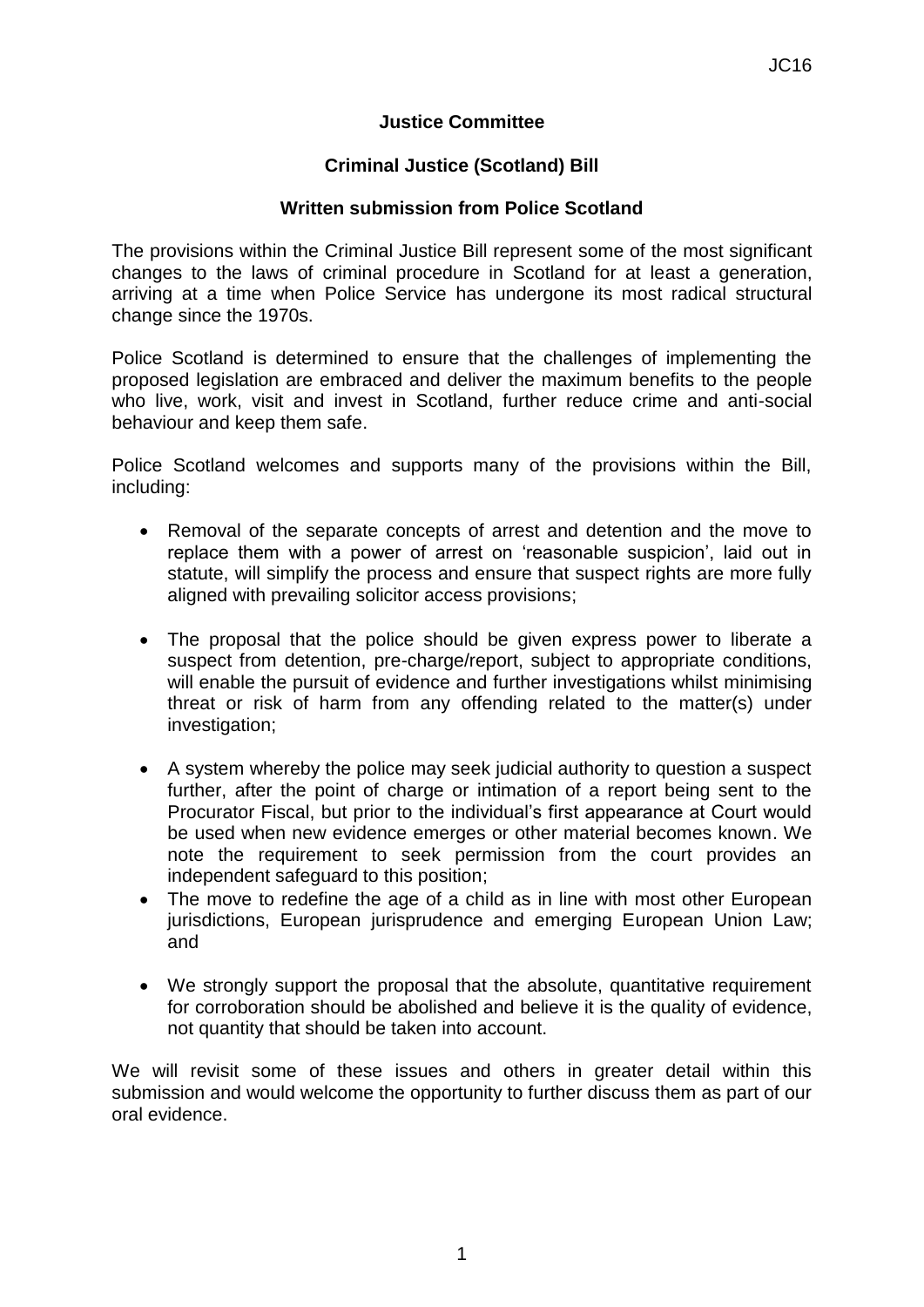# **1. ARREST**

- 1.1 Police Scotland supports the removal of the separate concepts of arrest and detention and replacement with a statutory power of arrest.
- 1.2 Police Scotland understands that despite the abolition of the common law power of arrest, all other current common law and statutory provisions in relation to search and seizure will remain available to the service. These include powers of arrest for non-criminal activity such as Matrimonial Homes legislation, Adult Protection Orders and those reported absent without leave from the Armed Forces etc.
- 1.3 However, it appears that the initial recommendation contained within the Carloway Review that a suspect should be taken to a police station *when necessary* has been superseded by the proposed legislation contained within the Criminal Justice Bill (Section 4) in that when arrested all suspects *must* be taken as quickly as is reasonably practicable to a police station.
- 1.4 This requirement to take an arrested person to a police station on every occasion gives little or no scope to carry out enquiries at the locus to determine whether or not an arrested individual has in fact committed the offence for which they have initially been arrested on suspicion.
- 1.5 Police Scotland would also strongly argue that the wording of Section 4 is unduly restrictive and could lead to persons being unnecessarily or disproportionately detained and taken to police stations e.g. minor offences where they may be subsequently released for report, or where identification is a potential issue or it needs to be established that a prima facie crime has been committed.
- 1.6 This may require the person to remain with officers for a few minutes, the reality of which being that if they chose to leave they would require to be prevented from doing so in the interests of justice and effectively be the subject of some degree of compulsion. Such individuals may therefore be considered to be under arrest and required by Section 4 to be taken as quickly as is reasonably practicable to a police station.
- 1.7 Where officers are able to conduct brief but diligent enquiries at the scene of the incident or crime the suspect's identity and address can often be verified and the facts established that there is no likelihood of repetition of their conduct, making their arrest and subsequent detention at a police station unnecessary and disproportionate.
- 1.8 The current wording of Section 4 would seem to contradict the presumption to liberty enshrined within Lord Carloway's Review. It would be beneficial in minimising the breach of an individual's human rights if there was an ability for an officer to '*de-arrest'* a suspect when grounds for the continued arrestment of their liberty cease to exist.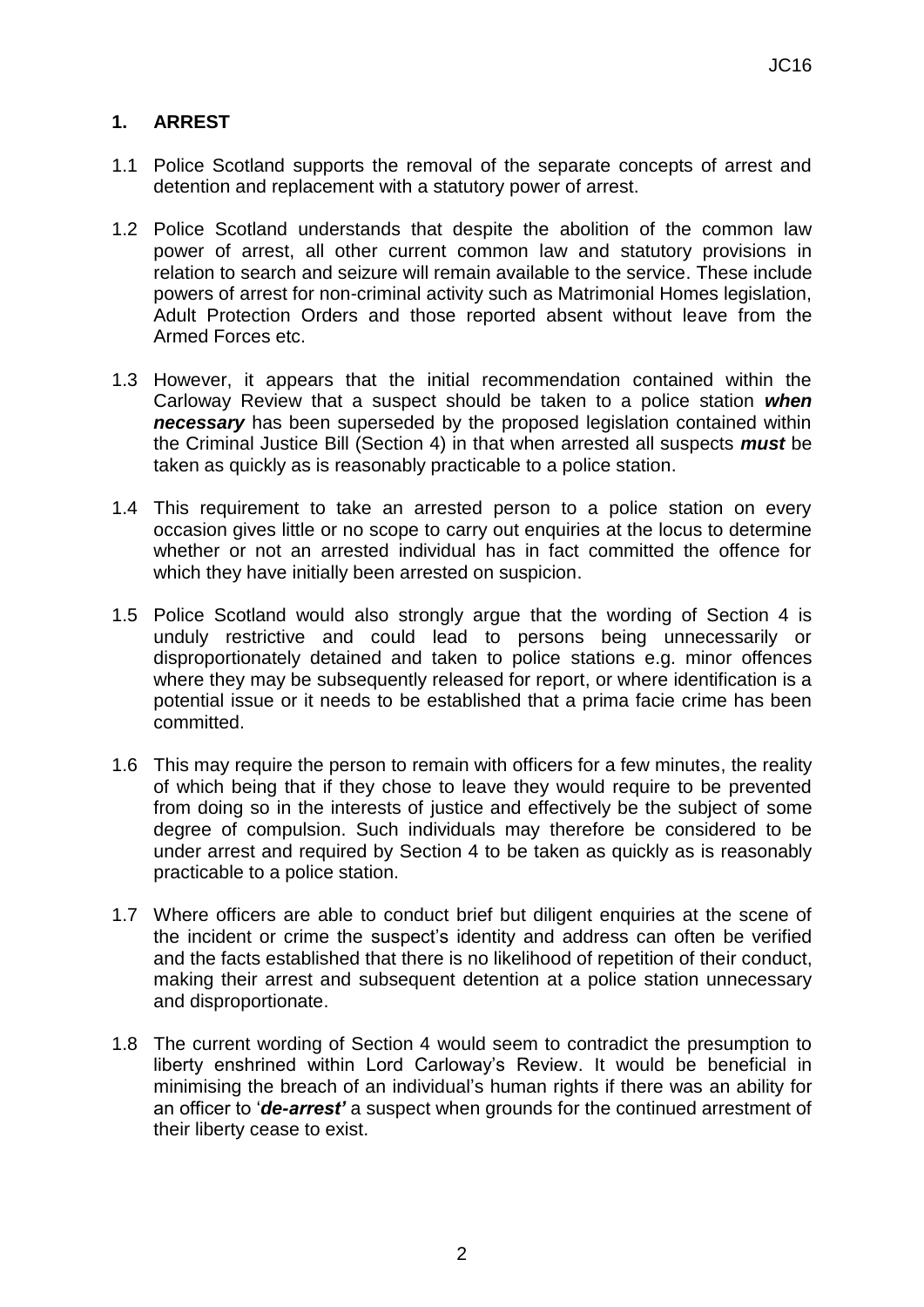- 1.9 Operational scenarios which afford examples of such circumstances may be found within **Appendix A**.
- 1.10 It is understood that Section 13 of the Criminal Procedure (Scotland) Act 1995 is to be reviewed and potentially amended. This may afford the opportunity to modify this legislation and enable a constable to require a person suspected of an offence to remain with them while making reasonable enquiries to establish whether an offence has been committed and whether reasonable grounds for suspecting that the individual has committed the offence.

### **2. MAXIMUM DETENTION PERIOD**

- 2.1 The Criminal Justice Bill proposes that a suspect's detention in police custody should be limited to 12 hours. Police Scotland is of the view that this would be an insufficient period of time for a limited number of serious and complex investigations.
- 2.2 The Criminal Procedure (Scotland) Act 1995 (as amended) currently provides Police Scotland with the ability, in exceptional circumstance to detain individuals in police custody for up to 24 hrs without charge. Police Scotland has worked closely with Criminal Justice colleagues to ensure that persons suspected of committing an offence are not detained for any longer than is absolutely necessary.
- 2.3 The decision to grant an extension period beyond the 12 hour threshold to a maximum of 24 hours can only be done on review by a custody review officer. This officer requires to be satisfied that the continued detention is necessary to secure, obtain or preserve evidence relating to that offence in connection with which the person is detained; that the offence with which the person is detained is one that is an indictable offence and the investigation is being conducted diligently and expeditiously. The custody review officer is currently a police officer of at least the rank of inspector and is unconnected to the investigation. Guidance remains that, not only must the offence be indictable, but likely to be prosecuted by indictment.
- 2.4 A recent study (June 2013) has indicated that only 0.4% of all persons detained require to be extended beyond 12 hours, which equates to approximately one case each 2.5 days. Although small in numbers, these can represent some of the most serious matters that Police Scotland is required to investigate.
- 2.5 Such extensions are required to allow the police to complete sufficient enquires to prove a charge and ultimately report the offender to the Crown while at the same time mitigating any risk to victims, and promoting public safety and confidence where such enquiries could not be concluded and the suspect released from custody.
- 2.6 A person's detention in custody is currently reviewed on an ongoing and dynamic basis by Police Scotland Custody Division personnel who are trained to review the necessity of a person's detention. Their conduct and behaviour is dictated by a comprehensive Police Scotland operating procedure relating to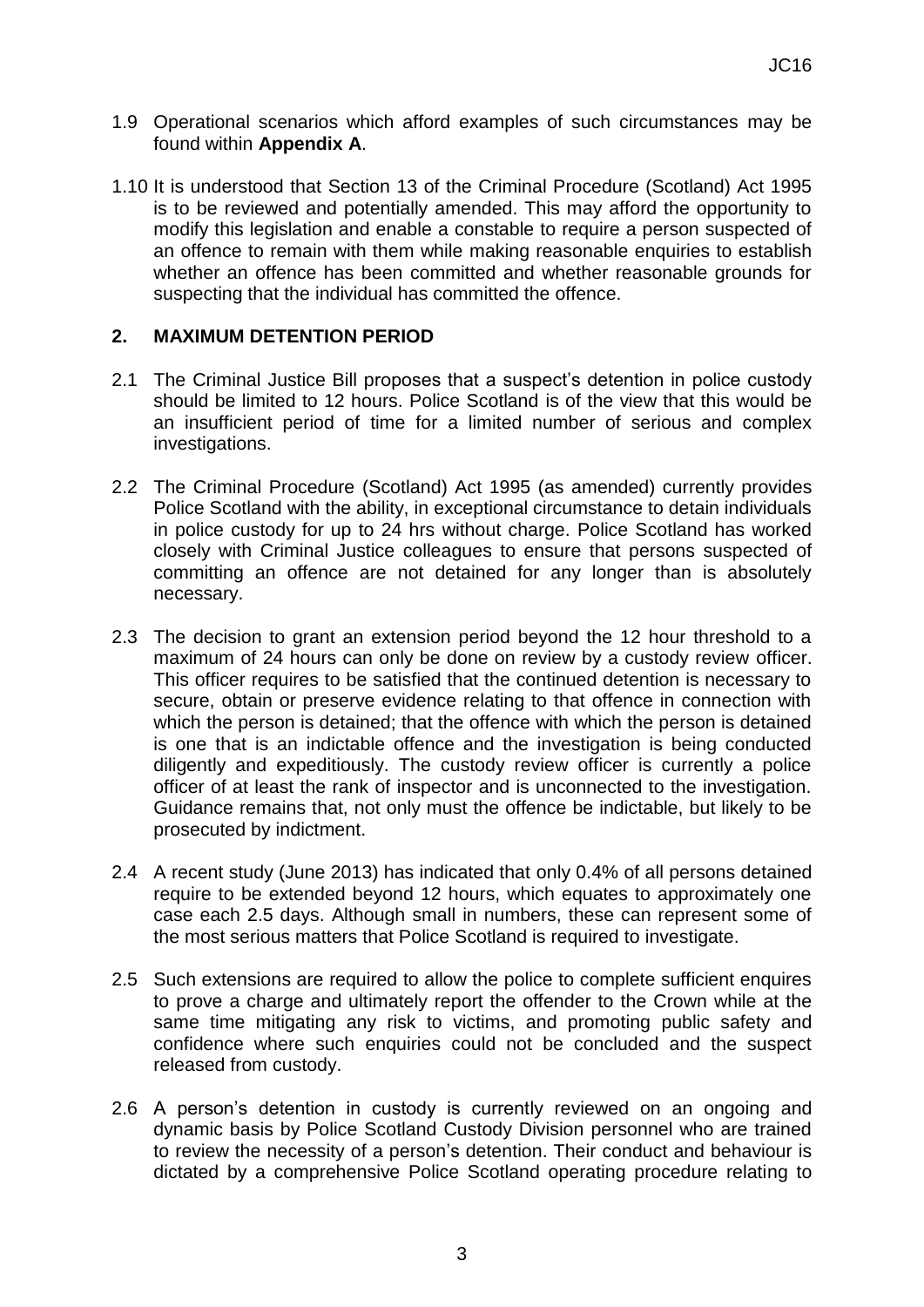the care and welfare of persons in police custody. The operating procedure explicitly advises that no person should be held in custody for longer that is absolutely necessary to complete all police enquiries and ensures that any persons charged with an offence should appear in court from custody or be otherwise released from custody.

- 2.7 Police Scotland strongly assert that the current parameters for detention should continue. Further, that there should be no diminution of police powers to detain persons for up to 24 hours where it can be demonstrated to be necessary and proportionate.
- 2.8 Operational examples in support of this proposal have been included within **Appendix B** regarding this topic.

### **3. STATUTORY REVIEW OF SUSPECTS DETENTION**

- 3.1 Section 9(2) of the Criminal Justice Bill proposes a requirement for a review of a person's detention when they have been in custody for 6 hours. It is proposed that this would be done by a police officer of at least the rank of Inspector. Police Scotland remains unconvinced as to the necessity for such a review to be enshrined in law.
- 3.2 Currently the review of persons held in police custody is conducted on a dynamic basis during their period of detention. This is undertaken by dedicated officers and staff from Police Scotland Custody Division and governed by comprehensive Police Scotland operating procedures. The appropriateness of individuals remaining in custody is additionally scrutinised by an Inspector during each shift. Details of such reviews are recorded within associated records.
- 3.3 Police Scotland consider formalising such a review is unnecessary and adds no additional value to the protection of an individual's rights. It would create an additional unnecessary layer of management intervention and associated demand on the service. Police Scotland propose that the current operational protocols within Custody Division continue and as such do not require to be enshrined in legislation.

### **4. INVESTIGATIVE LIBERATION**

- 4.1 Police Scotland welcome the inclusion of the concept of investigative liberation within the provisions of the Criminal Justice Bill. This proposal affords the service more operational scope and contributes to the protection of the public. The proposed limitation to the application of conditions to such liberations to 28 days, while reasonable for the simple and more mainstream investigations would however potentially cause significant difficulties in its application to the investigation of a small but significant minority of serious and complex crimes.
- 4.2 These offences often involve, or are heavily dependent on, international enquiries, complex forensic examinations, financial enquiries or acquisition of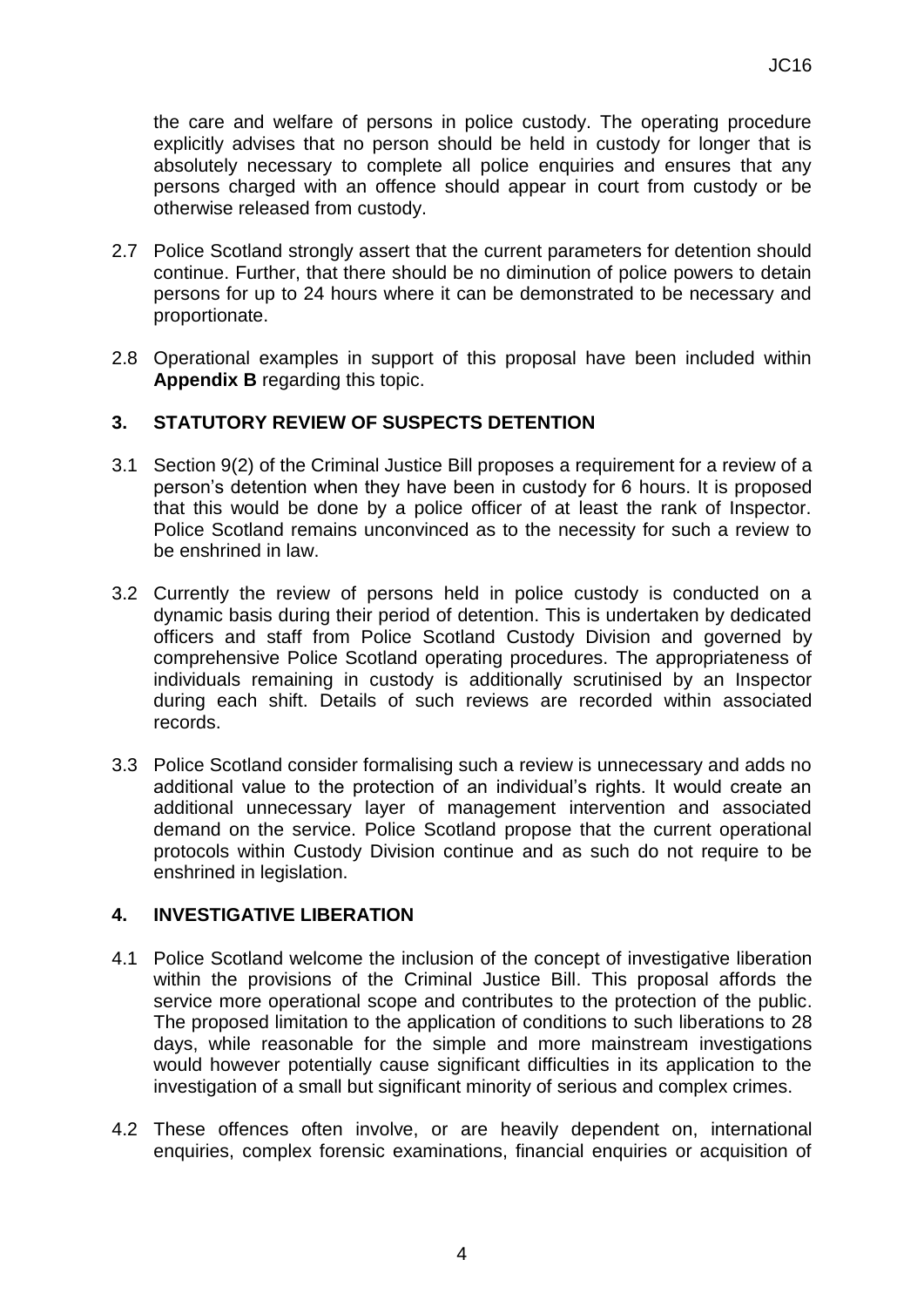digital/communication data and are unlikely to be progressed sufficiently within the 28 day window.

- 4.3 It follows that any conditions placed upon suspects designed to moderate their behaviour or conduct would be lost to investigating officers. Operational examples in support of this position are contained within **Appendix C**.
- 4.4 The Criminal Justice Bill (Section 16(3)) proposes that a Police Inspector review these investigative liberations on a regular basis. It also provides that the suspect may make representations to a court in relation to such conditions.
- 4.5 An option for consideration might be that conditions could be initially applied by a Police Inspector, however could be extended beyond 28 days on the authorisation by an officer of the rank of a Police Superintendent, where it can be shown to be necessary and proportionate.
- 4.6 We note the requirement to keep the necessity and proportionality of investigative liberation conditions under review has no foundation within Lord Carloway's Review. Police Scotland would wish to identify that the use of investigative liberation will be a new business practice. Its proposed authorisation and review by a Police Inspector is likely to have a clear impact on police resourcing, specifically the role and responsibility of Police Inspectors within Custody Division.

### **5. WRITTEN UNDERTAKINGS**

- 5.1 The Criminal Justice Bill proposes some changes to the legislation that currently relates to the liberation of individuals from police custody on a written undertaking to appear at court on some future time and date.
- 5.2 Currently any police officer can grant an unconditional undertaking or undertaking with **standard conditions** when releasing an individual from custody.

**Standard Conditions** (Officer in charge of station or person who charges the accused):

- Not to commit an offence while on the undertaking;
- Not to interfere with witnesses or otherwise obstruct the course of justice in relation to either themselves or any other persons;
- Not to behave in a manner which causes, or is likely to cause, alarm or distress to witnesses;
- Comply with any other special conditions (Imposed by Police Inspector).

**Special Conditions** can be additionally applied to undertakings (Imposed by Police Inspector) where the officer considers such additional conditions are necessary to secure that the conditions that are referred to in the standard conditions are observed.

5.3 Under the proposed legislation contained within the Bill, the thresholds associated with the application of conditions to a written undertaking have been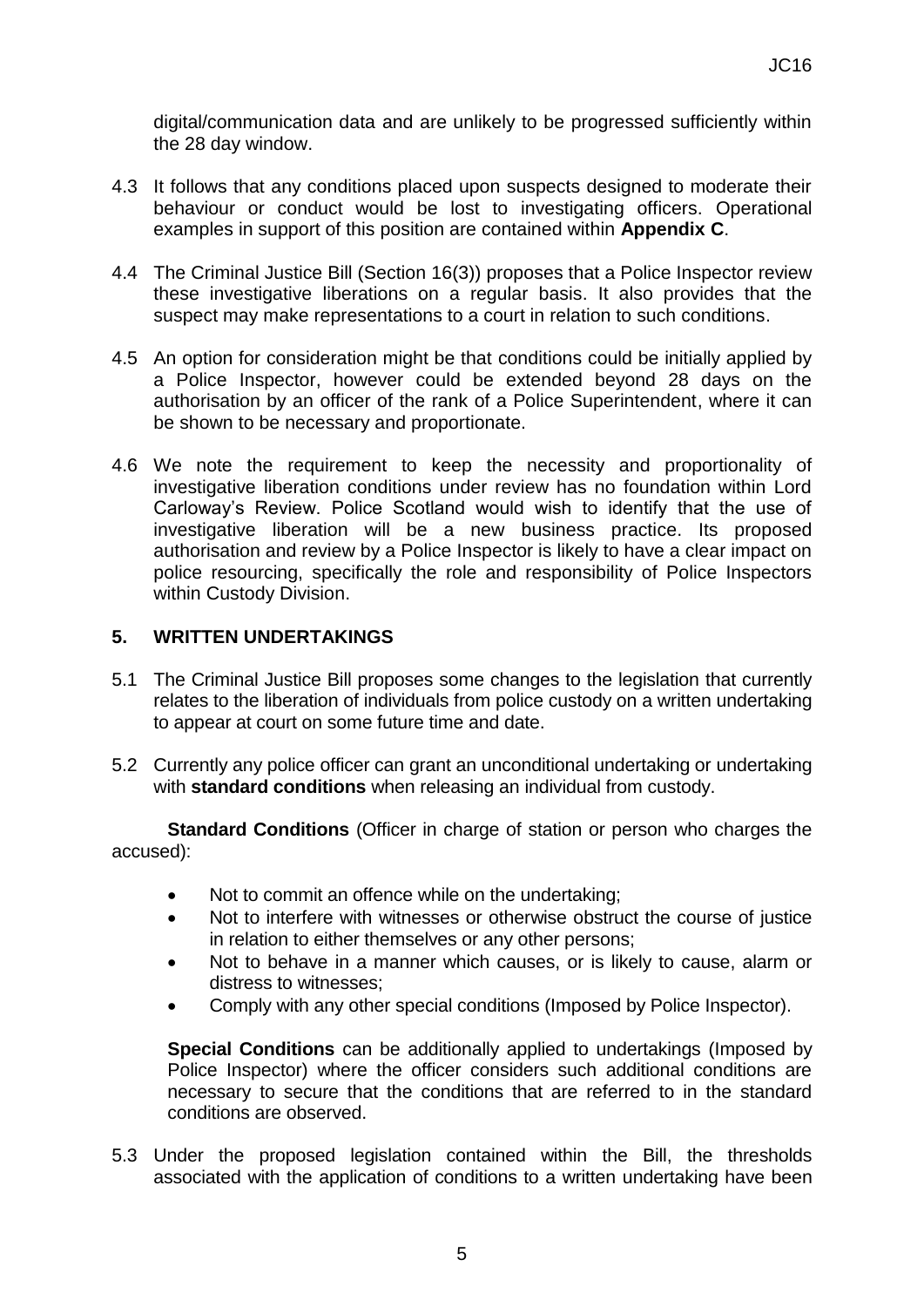revised. As proposed they continue to enable any police officer to grant an unconditional undertaking to appear at court on some future time and date.

- 5.4 Where any further conditions are required to be applied (including a number which are currently standard conditions), this must be authorised by a police officer of at least the rank of Inspector who must believe that they are necessary and proportionate for the purpose of ensuring the person does not obstruct the course of justice in relation to **the** offence for which they are in custody.
- 5.5 This is likely to significantly increase the role and costs associated with Police Inspectors deployed within Police Scotland Custody Division.
- 5.6 The proposed undertaking regime is more restrictive than is currently available to the Service as it only applies to 'obstructing the course of justice' whereas currently conditional undertakings also limit any behaviour which causes, or is likely to cause, alarm or distress to witnesses catering for conduct by an accused which potentially may fall short of a substantive offence.
- 5.7 In addition to this the proposed conditional undertaking would only relate to **the** offence for which the suspect had been charged and would not restrict or potentially moderate further offending behaviour by the accused or protect the wider public interest.
- 5.8 Our support to the overarching presumption to liberty within the Criminal Justice Bill set against our objective of keeping people safe leads us to suggest it would be helpful in striking a balance if more preventative measures were available to the Service when granting Written Undertakings to seek to prevent the commission of further offences. Further, that the standard conditions currently applied should not be diluted.

### **6. VULNERABLE SUSPECTS**

- 6.1 There has been an Appropriate Adult Scheme in place within Scotland since 1990. The Scheme has no legal standing but in following advice from Scheme members, police officers and police staff are able to ensure that they meet their obligations imposed by the Equality Act 2010.
- 6.2 Appropriate Adult Services are expected to follow the guidance and standards issued by the Scottish Appropriate Adult Network (SAAN).
- 6.3 In 2012 cases were brought to the attention of COPFS in which the suspect has had an appropriate adult present at interview but has waived the right to legal advice. There have been subsequent serious concerns that the accused did not understand the caution or terms of the interview and, accordingly, the admissions made during the interview would be held to be inadmissible. Given the significant impact this can have on a case and the quite proper scrutiny of the fairness of the interview likely to be undertaken by any court in such circumstances, the Lord Advocate has considered the matter and issued the following instruction to be issued to all police officers, from 1 October 2012: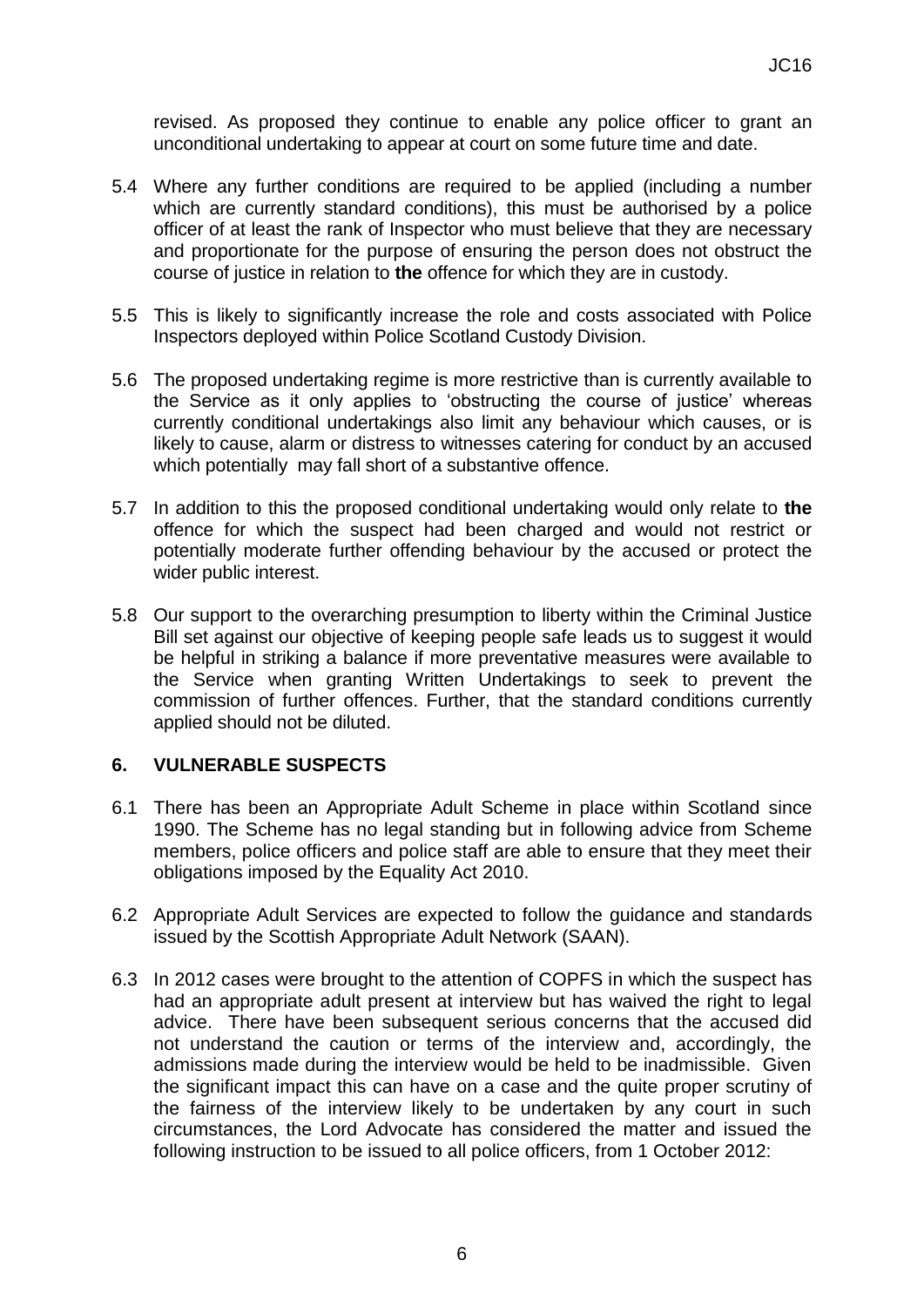#### *"Any case involving suspects of any age who require the support of an appropriate adult must be provided with access to a solicitor prior to interview. They should not be allowed to waive this right".*

- 6.4 The draft Criminal Justice Bill places the requirement for a vulnerable adult suspect to be provided with the services of an appropriate adult on a statutory basis. Scottish Ministers will have the authority to amend the category of person entitled to support from an appropriate adult, and what that support should consist of. They will also be allowed to specify who may be considered a suitable person to provide support to a vulnerable person and what training, qualifications or experience are necessary to undertake this role.
- 6.5 Provision of Appropriate Adult Services has not been placed on a statutory basis within the Bill. There is therefore some concern, based on limited reporting, that funding may not be secured or maintained within the constraints facing the public sector as a whole.
- 6.6 It is of note that year on year there has been a 23.5% increase in the use of appropriate adults by the police service in 2012 – 2013 which has placed considerable additional burden upon the Scottish Appropriate Adult Network.
- 6.7 The provision of a durable appropriate adult scheme is of critical importance to the protection of the rights of some of the most vulnerable members of society. There are currently 19 Appropriate Adult Services across Scotland in receipt of varying degrees of funding from Local Authorities. Fourteen of these services are provided with appropriate adults from existing social work resources. Given that the provisions of the Bill do not place a duty on Local Authorities to provide Appropriate Adult Services, it is expected they will continue to operate as at present with ad-hoc funding arrangements.
- 6.8 There appears to be no explicit provision within the Bill (Section 33) for the provision of an appropriate adult to a suspect under 18 who is or appear to be suffering from a mental disorder. This is of some concern to Police Scotland as it presents the situation where a vulnerable 17 year old may choose to waive their right to support from a responsible person.
- 6.9 While Police Scotland in such circumstances would be required by the legislation to initiate suspect access to legal advice, there appears no legitimate basis for Police Scotland to instigate the services of an appropriate adult in these circumstances.
- 6.10 Police Scotland would maintain that a properly constituted and resourced Appropriate Adult Network would be better placed to ensure the protection of vulnerable suspects and in many cases expedite their release from police custody.

### **7. CORROBORATION**

7.1 Police Scotland fully supports the contents of Section 57, ruling that it is open to the Judge (or Jury) to find any fact established in evidence to be proved,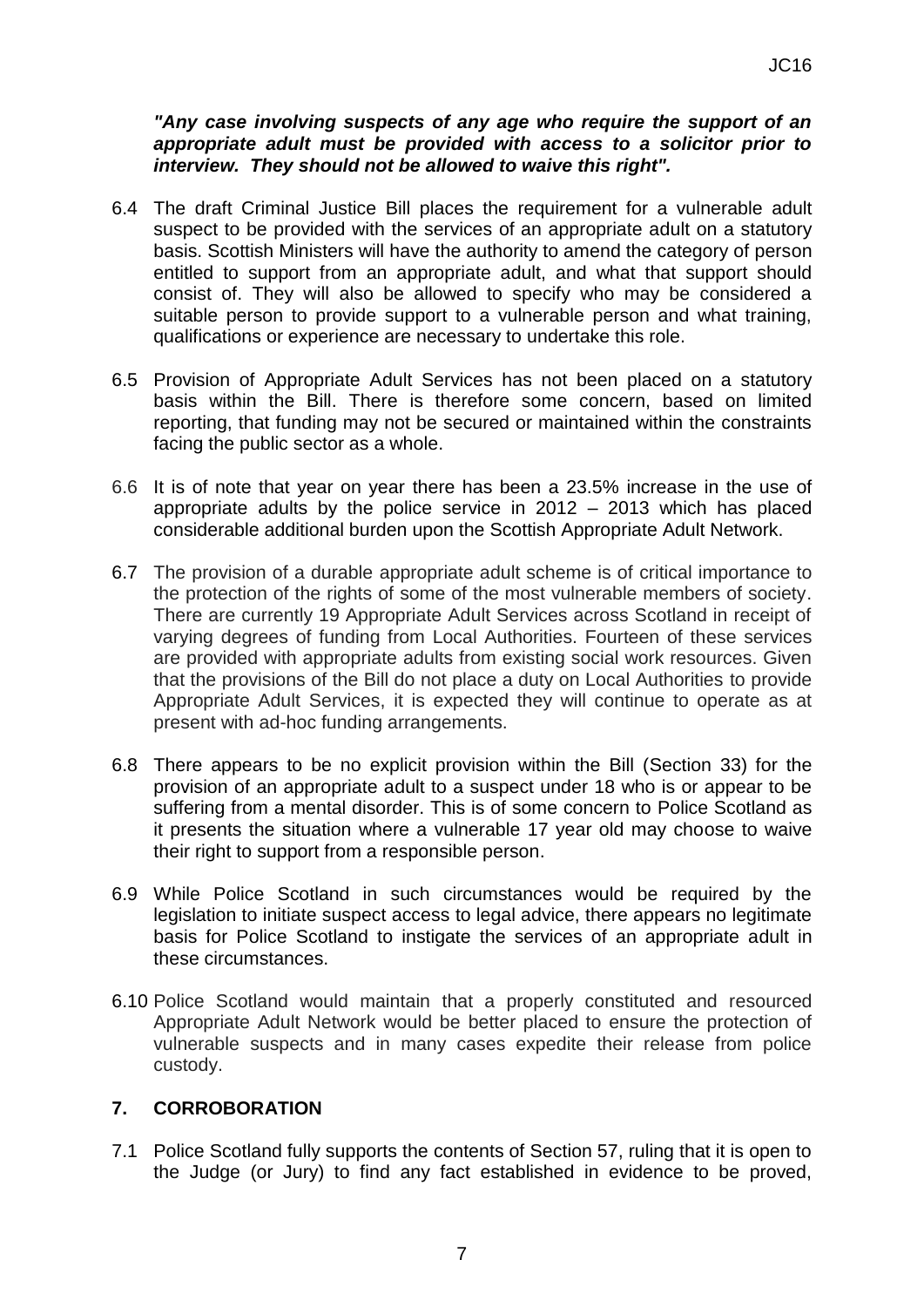regardless of the presence of corroboration, effectively abolishing the requirement for Corroboration in material facts.

7.2 The historical relevance and significance of the Corroboration rule cannot be denied, in the protection of accused persons and the prevention of miscarriages of justice, where a person may have stood accused by a sole witness. However, given the multiple sources of evidence available in courts today, the retention of a requirement for corroboration of every material fact is truly an anachronism. Police Scotland agrees with Lord Carloway where he notes:

#### **"***It is an archaic rule that has no place in a modern legal system where judges and juries should be free to consider all relevant evidence***."**

- 7.3 Police Scotland, through thorough and professional investigation, currently do, and always will, seek to present best evidence to the Crown. Indeed, the rules surrounding Disclosure require that all reasonable lines of enquiry are satisfied, be they incriminatory or potentially exculpatory.
- 7.4 The quality, not quantity, of evidence presented should act as the cornerstone on which the Court and Jury determine guilt or otherwise. In our view, it is the exclusion of such evidence that may deny justice to the victims of particular crime types, such as serious sexual crimes, where, by their very nature, corroboration of all material facts will always present significant challenge.

### **8. POST CHARGE QUESTIONING**

8.1 Police Scotland welcomes the proposals for post charge questioning within the Criminal Justice Bill which we see as a progressive addition to our criminal justice processes. Given that this is a new concept it is difficult to anticipate how frequently it will be utilised during criminal investigations. However instinctively it is our belief that it would prove to be the exception as opposed to the rule and carefully employed when appropriate in consultation with COPFS, in relation to more serious and complex investigations.

#### **9. POLICE NEGOTIATING BOARD**

9.1 Police Scotland supports the proposals to establish a Police Negotiating Board for Scotland and will provide a more detailed response to the Consultation Document in due course.

#### **10. WEEKEND COURTS**

- 10.1 A central principle of Lord Carloway's Review and of the Criminal Justice Bill is that persons suspected of an offence are not unnecessarily or disproportionately kept in custody, making a number of recommendations that provisions within the Bill seek to put into practical effect; e.g. the introduction of investigative liberation and a drive for greater use of written undertaking.
- 10.2 Whilst these will clearly impact on the length of time that persons are kept in custody, we firmly believe that a major opportunity to influence the length of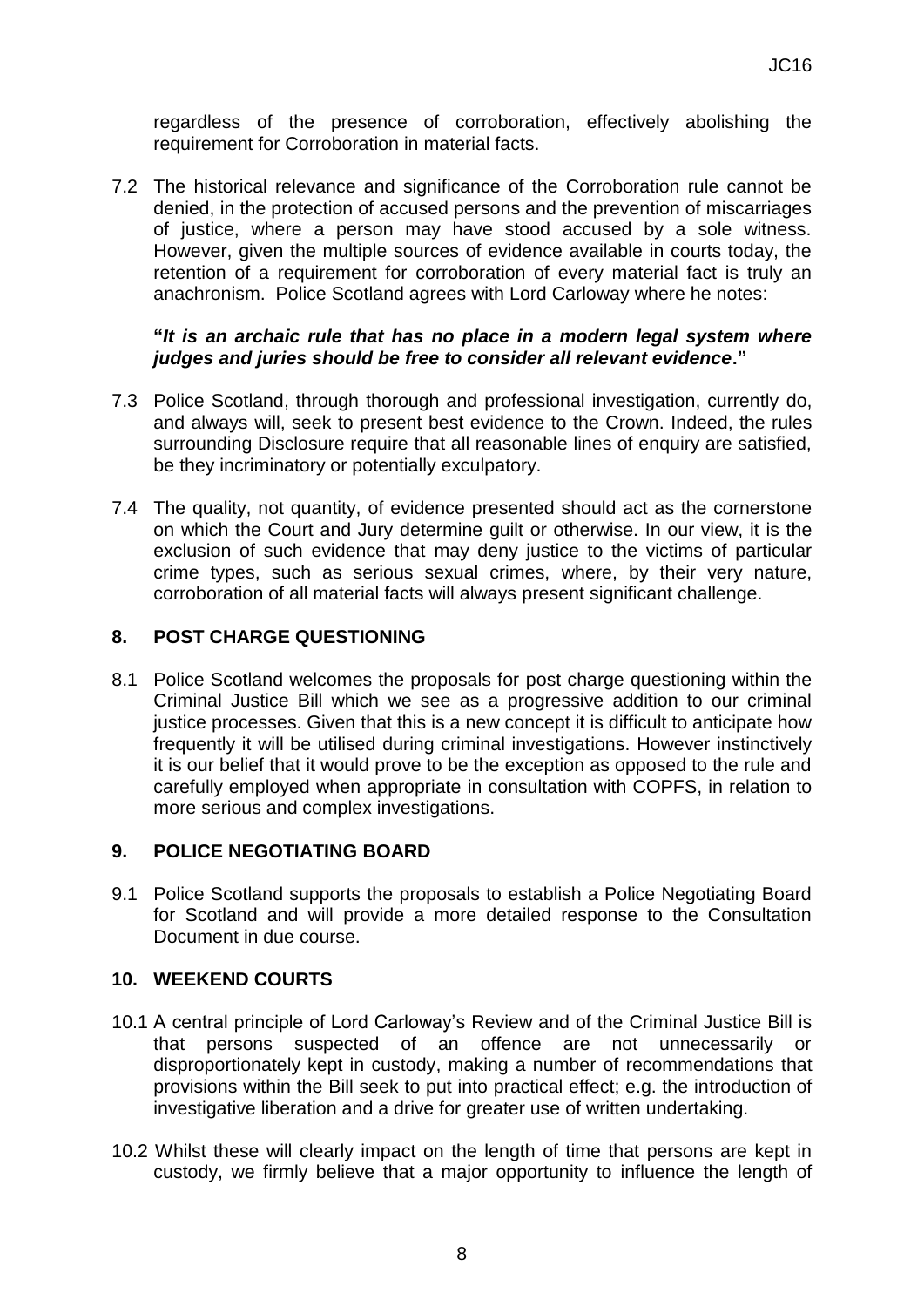time suspects are kept in custody after charge has been missed through there being no provision within the Bill for weekend courts. We as a service have no desire to keep people in custody longer than is absolutely necessary but the lack of courts at weekends means that Lord Carloway's desire to minimise the number of persons detained more than thirty six hours has been effectively compromised from the outset. In a modern and efficient criminal justice system the length of deprivation of a person's liberty ought not to depend on the day of the week they are arrested.

10.3 Police Scotland support Lord Carloway's view that individual's rights in terms of the European Convention on Human Rights (ECHR) should not be infringed by being kept in custody for more than 36 hours and believe that the establishment of weekend courts would contribute significantly towards minimising detentions beyond this timescale. We also recognise there remains an opportunity to enhance the use of such a facility through greater use of technology, possibly enabling a limited number of courts to deal with custodies from across the country.

### **11. POLICE AUTHORISATION OF ENTRY & SEARCH OF PREMISES**

- 11.1 The Criminal Justice (Scotland) Bill might also present an opportunity to update police powers to support law enforcement activity in the contemporary criminal justice landscape. One such area which is worthy of additional consideration relates to police powers of search, both with and without warrant.
- 11.2 Police officers in Scotland have no general power, either at common law or under statute, to enter and search private premises without a warrant, excepting in exceptional and urgent circumstances, and as subsequently agreed by courts on a case by case basis.
- 11.3 Currently where a person is arrested without warrant or detained on premises, the police have a common law power to search the premises where the arrestee/detainee was found. However, unless there is a significant degree of urgency, that power would not extend to the home address unless that is the place of arrest. Where police are seeking specific items current practice would be to seek a warrant to search the premises in question through application to a sheriff or justice of the peace.
- 11.4 Elsewhere in the United Kingdom, legislation within the Police and Criminal Evidence Act 1984 (PACE) provides statutory authority for a police officer investigating a serious offence to enter premises and search for a person and evidence in relation to the offence for which that person is sought. A senior police officer can additionally authorise the search of premises where an arrested person is reasonably suspected of having been immediately prior to his arrest. PACE also enables such searches to be conducted without written authorisation where it is necessary for the effective investigation of the offence. The detail of such conduct would be reviewed and retrospectively authorised and recorded.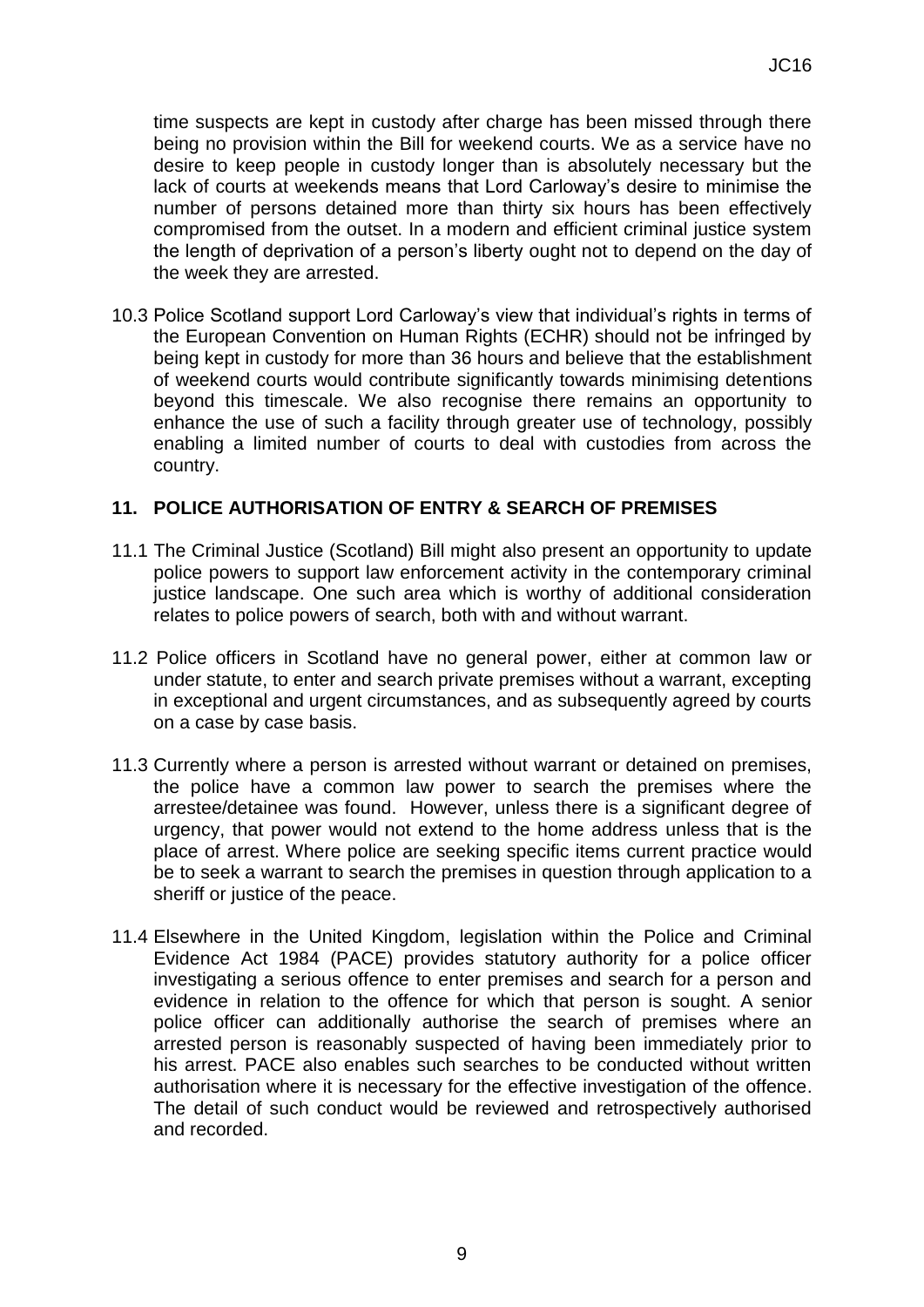11.5 Police Scotland would propose that consideration should be given within the Bill for similar legislative provision, namely, to enable the authorisation of constables to enter premises to search for and arrest suspects and for senior officers to authorise post arrest search activities by constables. Police Scotland considers that this would better support the diligent and expeditious investigation of offences and further contribute to the reduction of time spent by suspects in police custody.

### **CONCLUSION**

Police Scotland welcomes the Criminal Justice (Scotland) Bill and the opportunities it presents to offer a better balance within our criminal justice system to deliver positive outcomes for victims, while protecting the rights of those suspected or accused of crime.

We look forward to the opportunity of making oral representation to the members of the Criminal Justice Committee and exploring some of the issues raised within this submission.

Malcolm Graham Assistant Chief Constable 29 August 2013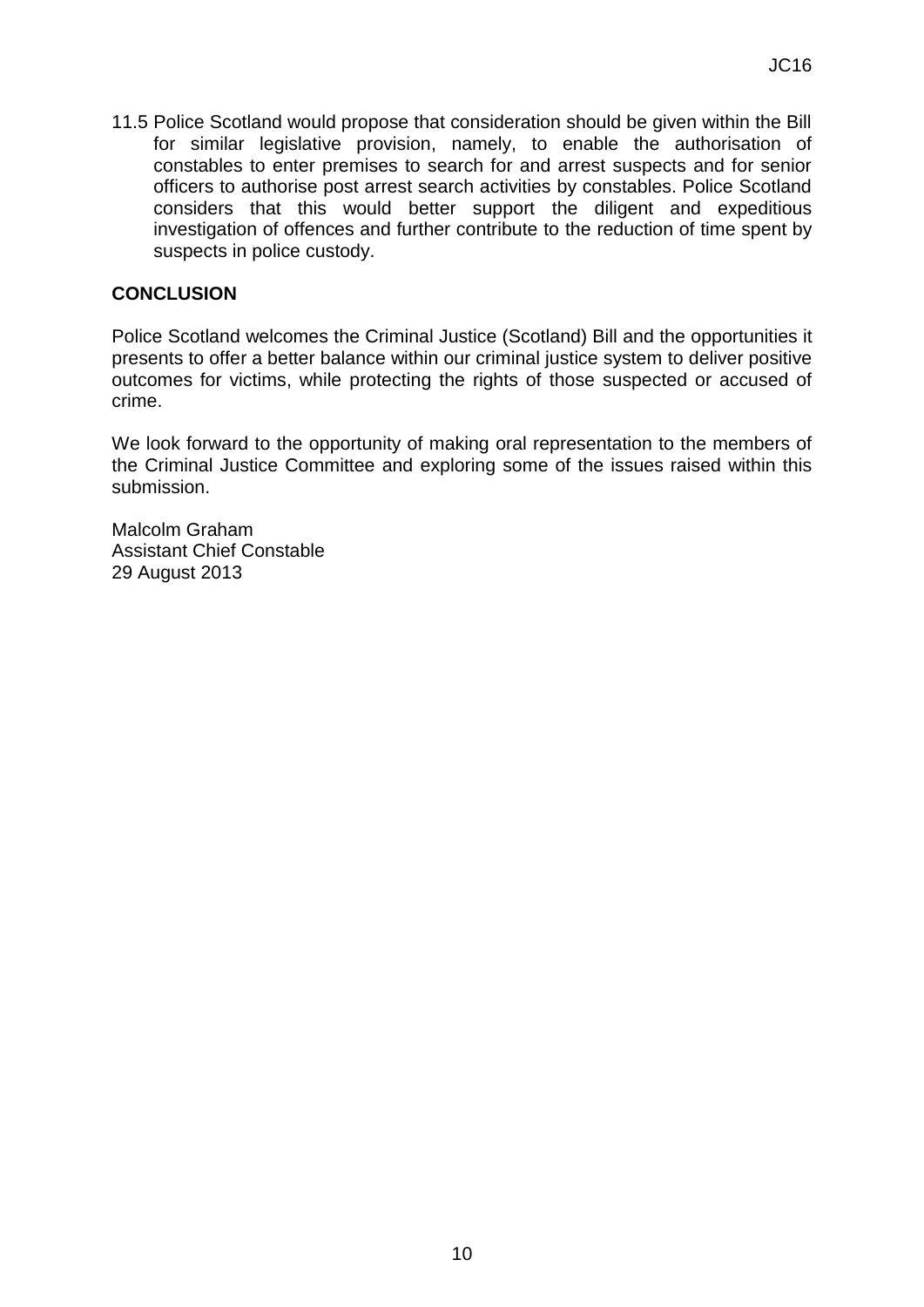# **Appendix A**

### **ARREST & 'DE-ARREST'**

The following are offered as being fairly typical operational examples where the implementation of the Bill provisions may lead to unnecessary and/or disproportionate detentions:

#### **1. SHOPLIFTING**

Police are called to a retail establishment regarding a female being detained by staff for shoplifting. On arrival, staff identified the suspect to the officers as the person responsible. It was unclear at that stage exactly what the extent of the evidence was, but it related to the theft of a £2 food item. On seeing the police arrive, the suspect stated that she wished to leave because her elderly mother (or a child) was waiting for her within her car at the car park. She also stated that the staff were holding her unlawfully as she has done nothing wrong. This presented the option of arresting her and taking her to the police station for a £2 theft where she would either subsequently have been charged or released (due to insufficient evidence) alternatively; officers could let her leave the locus and then trace her after full enquiry has been made with staff. She does not want to stay at the locus 'voluntarily' and the police have no power to make her do so without arresting her.

In these and similar circumstances it would be helpful if,

- (a) The suspect could be arrested & held at the location to enable brief assessment of evidence to establish a prima facie case. Once established and determined that the removal of suspect to a police station was inappropriate, disproportionate or unnecessary the ability to 'de-arrest' to report or charge and release would be of benefit, and/or
- (b) The proposed review of S 13 Criminal Procedure (Scotland) Act 1995 affords a constable the power to compel a suspect to remain in their presence at the location while brief enquiries as at (a) could be concluded, without having to proceed to formally arrest to do so.

#### **2. MEDICAL INTERVENTION**

Police officers attended outside a nightclub during due to a report from door staff that a male suspect is sitting over the top of another male and apparently assaulting him. An update has been received that the injured male appears to be unconscious and the attack is continuing. On arrival the police see the suspect sitting across an unconscious male, bodily shaking him. The male is arrested as the officers have reasonable cause to suspect that he has been committing an assault. The suspect is placed within the police vehicle and the officers proceed to administer first aid to the injured party. The male eventually recovers consciousness and asks the officers where his brother is. The male states that he is epileptic and relies on his brother to help when he takes fits. Enquiry reveals that the male suspect is the brother of the male and was merely trying to assist him. The grounds for arrest clearly no longer exist as no crime has been committed. The Bill requires that in these circumstances the suspect should be taken to a police station as soon as is reasonably practicable.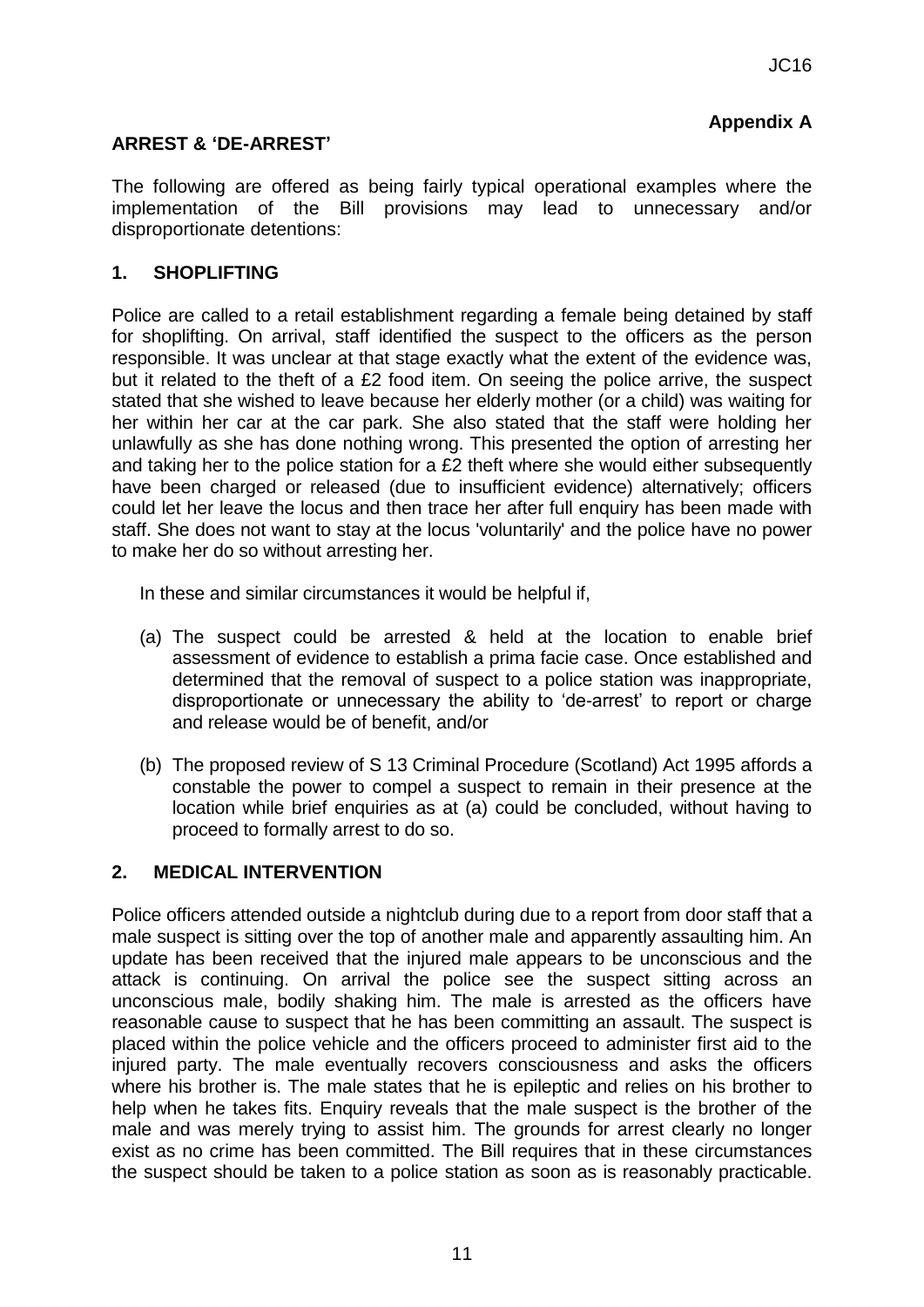Currently Section 14 CP(S) Act 1995 allows the police to release from detention a suspect where grounds no longer exist without the need to return to a police station.

# **3. MINOR DISORDER**

It is a busy Saturday night in a city centre with several licensed premises open and full of patrons. There is a police presence to keep people safe and these officers are called to an incident outside a bar where two males are having a low level brawl. They are separated, arrested and placed within the rear of two police vehicles. On further enquiry, it is revealed that both are friends and the conflict arose from a brief misunderstanding. Both are now calm and on checks confirm their identity and that they have no previous criminal history. By taking the males to the nearest police station it would involve a 40 minute drive and could be seen as disproportionate in the circumstances.

It would also deprive the general public of a police presence during a busy time due to the apparent requirement within the Bill to take them to a police station. It would be helpful in these and similar circumstances if there was derogation within the Bill to enable the charging of such individuals and their release from arrest without the compulsion to take them to a police station.

# **4. MIS-IDENTIFICATION**

Police attend a report of a householder having disturbed a youth breaking in to his car. The householder provides a detailed description of the suspect, including clothing. Shortly afterwards, in a nearby street, police find a male fitting the description of the suspect. Following brief questioning (in line with current Case Law) he is arrested is being placed in the police vehicle when the householder attends and clearly states although there is a similarity, it is not the person who was breaking into his car. The grounds for arrest no longer exist however the Bill requires that in these circumstances the suspect should be taken to a police station as soon as is reasonably practicable. Currently Section 14 CP(S) Act 1995 allows the police to release from detention a suspect where grounds no longer exist without the need to return to a police station.

Police Scotland believes that it would not be proportionate (in the aforementioned examples) to remove these individuals into custody at a police station and that in doing so it would unnecessarily impinge on their Article 5 human rights. The ability of an officer to exercise discretion and de-arrest in such circumstances would be sought as an amendment to the proposed legislation.

Constables should be able to 'de-arrest' individuals to facilitate their unconditional release, report or charge.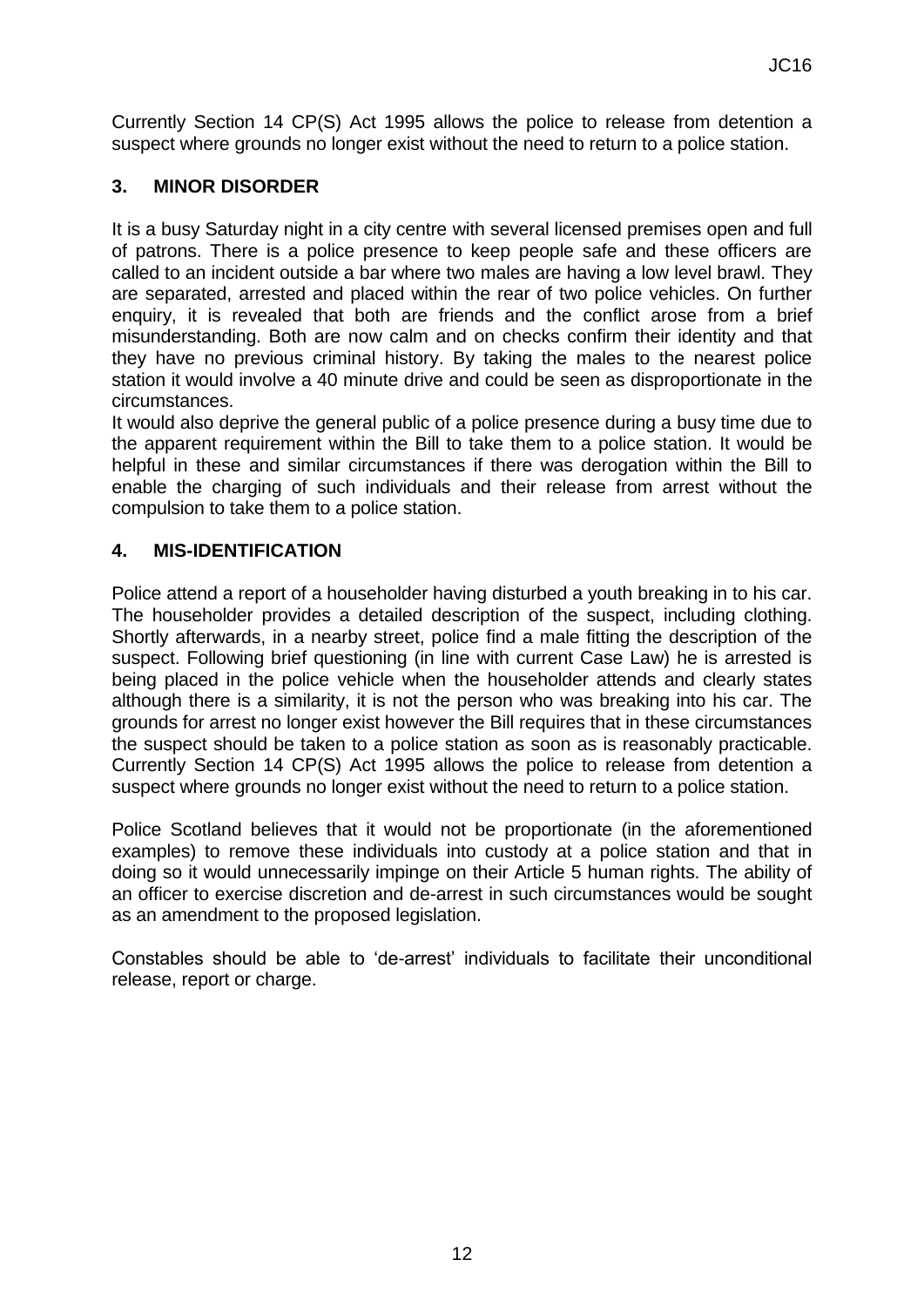# **Appendix B**

### **MAXIMUM DETENTION PERIOD**

The following are anonymised examples where the suspect could not be released back into the community without an extension beyond the 12 hour threshold.

### **1. MURDER**

The deceased and male suspect met up and began drinking early in the morning. They made their way to a secluded wooded area where they continued to drink alcohol and met a further suspect. One of the suspects encouraged the other to assault the deceased. The deceased was injured and left lying at locus by both suspects.

The suspects returned in the early hours of the following day having continued to drink in each others company. They both found the deceased injured at locus and repeatedly assaulted him again, resulting in his death.

The deceased's body was found several hours later and the Major Investigation Team (MIT) took up the investigation.

Both suspects were identified and one detained later the same day. The suspect was still heavily under the influence of alcohol and removed to police station where the SARF process (Solicitor Access Recording form) was completed. The suspect underwent a full medical examination and also had injuries photographed. Given injuries found by the police casualty surgeon, it was recommended that the suspect be afforded an appropriate adult for support during any interview.

The Senior Investigating Officer (SIO) took the decision not to interview at that time given that it was now in the early hours of the following day and to allow the suspect to get a proper rest before being interviewed.

The investigating officers had also undertaken an extended tour of duty over a 24 hour period and were also in need of a rest before interviewing the suspect. The detention period was reviewed and extension beyond the 12 hour period agreed.

The following afternoon the suspect was interviewed by officers who had been fully briefed by the SIO and an Interview Advisor. Admissions were made which identified a further locus which was examined and forensic evidence recovered. The interview last for 4 hours and 20 minutes and the suspect was charged with murder.

Without the ability to extend beyond the 12 hour mark, any interview with the suspect would have been seriously questioned at court given their emotional state due to fatigue, alcohol consumption and vulnerability given the police casualty surgeon recommendation for an appropriate adult to be appointed. There was also the potential for evidence to have been missed due to the fatigue of the investigating officers and matters having to be rushed to interview the suspect within a 12 hour window. The SIO decision to allow the suspect and his interview team time to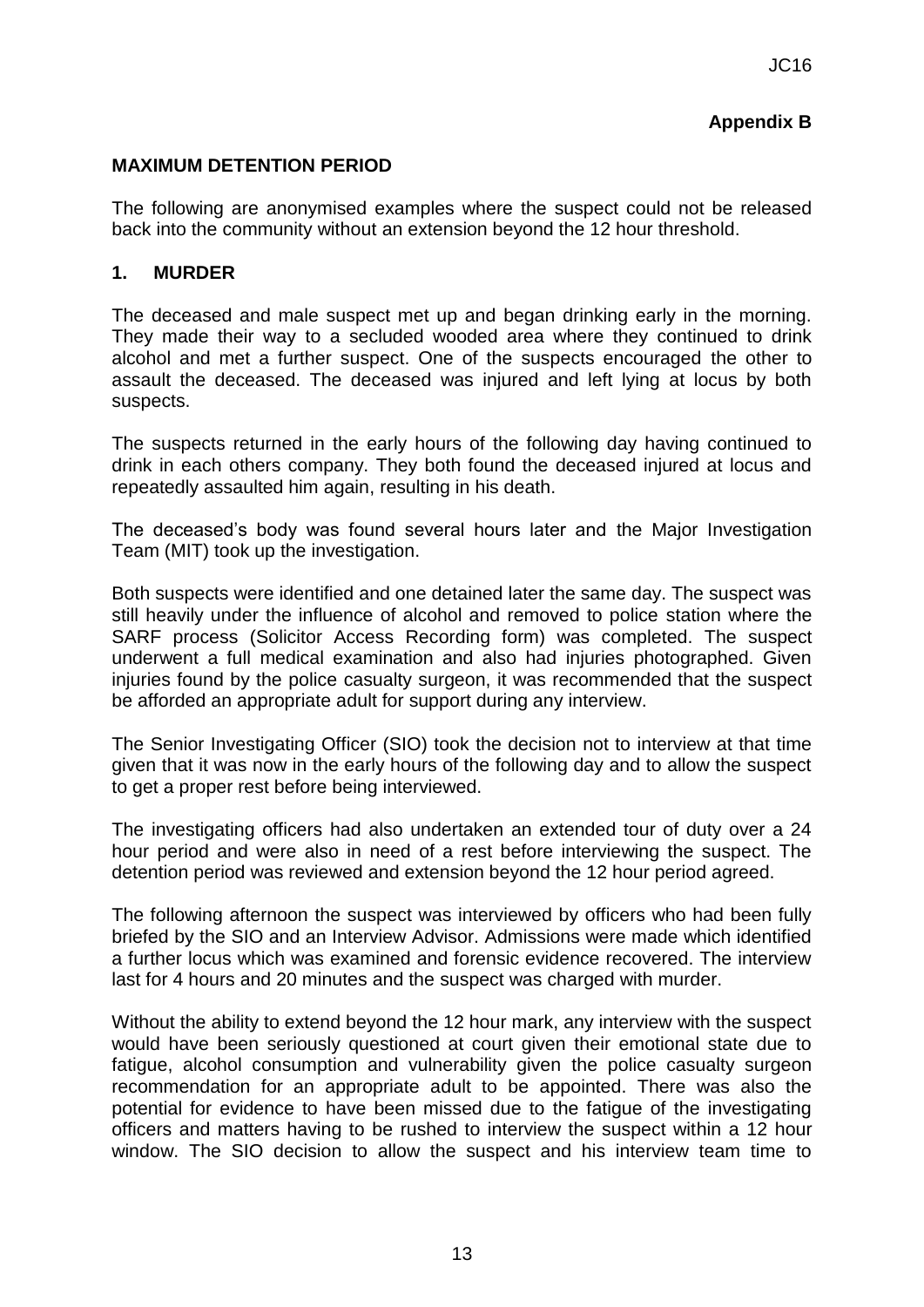recover before interviewing was not only considered best practice and in the public interest, but also in fairness to the suspect.

## **2. REPORT OF MALE IN POSSESSION OF A HANDGUN**

An initial report was made to the Police that a male was observed in the street in possession of what appeared to be handgun. A firearms operation commenced and the accused was ultimately traced and detained but not in possession of any weapon. A search by officers near to the locus of his detention resulted in the recovery of an imitation handgun.

The male was found to be extremely drunk and volatile on being detained. On returning to the police station he was afforded his rights as per the SARF procedure, however when the Police attempted to facilitate his initial telephone consultation the accused became aggressive, threatening to smash the phone. It was apparent at this point that the accused would require a significant period before he was sober and compliant enough to have his rights as a detained person facilitated.

He was also assessed by the police casualty surgeon who supported the custody supervisor's assessment the male was unfit for interview and would require several hours to sober up.

In the interim period further investigations revealed the suspect had been in the company of a number of persons, who would have seen the weapon in his possession. The extension period allowed these witnesses to be sought and further CCTV evidence from nearby business premises to be sought.

As there was not a sufficiency of evidence to arrest the suspect, coupled with his drunken and aggressive demeanour the decision to extend his detention period beyond the 12 hour limit was proportionate and necessary to complete all available lines of enquiry in order to serve the public interest. The male was interviewed regarding the matter on being deemed fit for interview later the following day. He was subsequently arrested and charged with a Breach of the Peace.

### **3. RAPE OF 16 YEAR OLD FEMALE**

Two males were detained in rural Scotland prior to midnight for the rape of a 16 year old who was known to one of them.

The victim was forensically and medically examined by a police casualty surgeon at the nearest medical suite. She was only able to provide a partial statement to a Sexual Offences Liaison Officer (SOLO) trained officer due to the time of night and her traumatic experience. The journey between her home and the police medical suite took approximately 1 hour and 30 minutes.

The locus was stood by for examination until the next day during daylight hours as the circumstances indicated that there may be forensic opportunities on the bed clothes and which is viewed as best practice. A number of witnesses had also to be traced during the detention period in order to corroborate the victim's statement.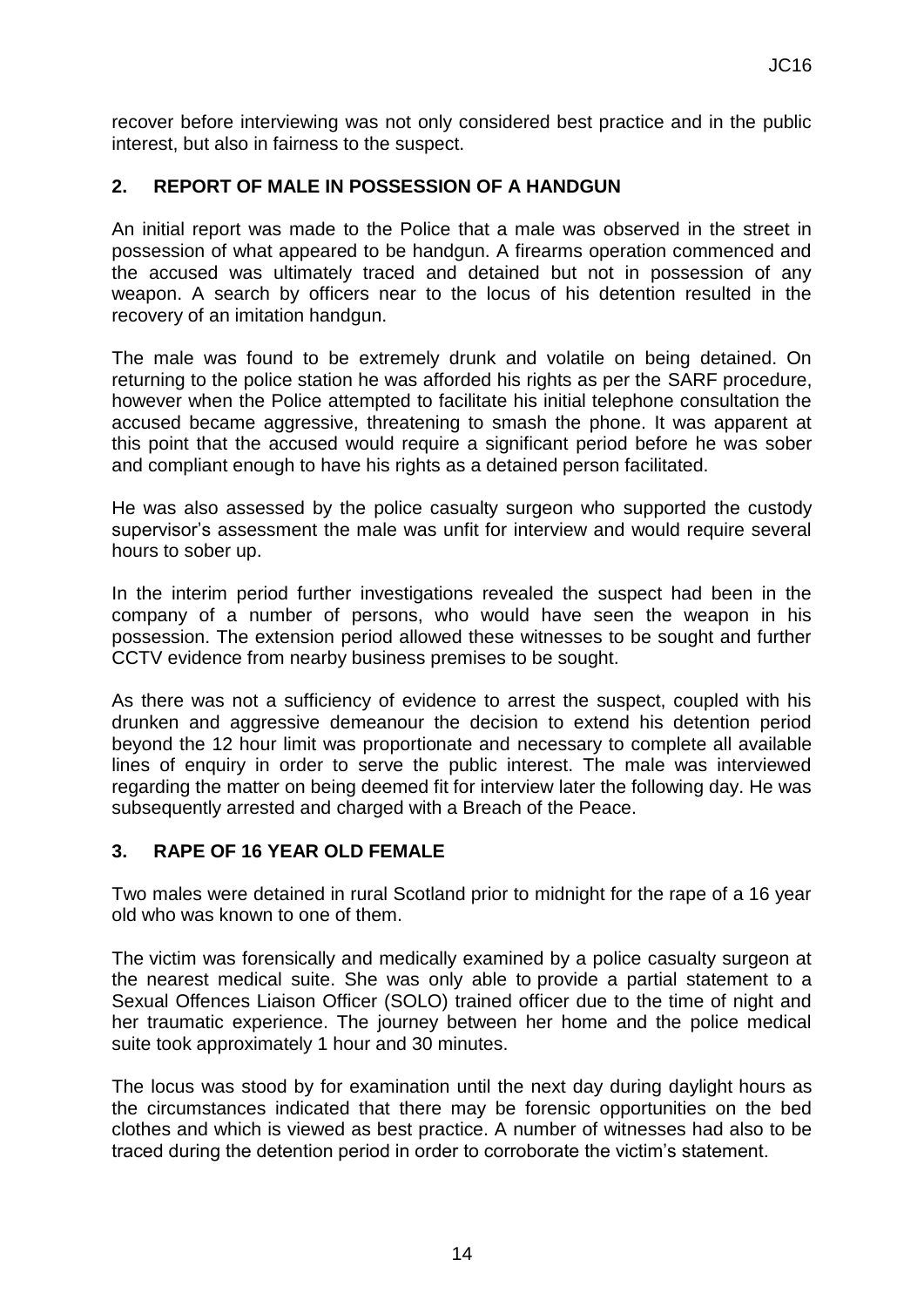Both suspects had to be removed to another police station to be examined by a Police Casualty Surgeon (PCS). The return journey between the detention office and examination suite is a round trip of approximately 2 hours notwithstanding the time necessary to complete the suspect's medical examinations.

It was necessary to extend the detention period beyond the 12 hour threshold to allow further enquiries to be concluded and ensure the safety of the victim.

Both suspects were interviewed once the victim had completed her statement the following day and the other witnesses had been traced. A full forensic examination was also completed under the guidance of a Crime Scene Manager (CSM). Both males were subsequently arrested and charged with rape.

Without extending the detention period enquiries could not have been properly concluded and as a result both accused would have had to be released.

The community impact assessment was such that the victim and witnesses were considered potentially at risk if the suspects had been released. In addition the suspects could also have been at risk given the crime under investigation from reprisals. As a result this would not have been suitable for Investigative Liberation.

### **4. DOMESTIC ASSAULT - RAPE**

There was considerable history of domestic violence between the victim and suspect with the former at considerable risk from the suspect had officers not been able to conclude all diligent and necessary enquiries.

The victim and suspect were in a relationship residing together at the locus. Both had consumed alcohol throughout the day at home.

The victim was woken by the suspect in their bed who then raped her. Afterwards she went downstairs and phoned the Police. On police arrival, in addition to being visibly distressed, the victim was found to be under the influence of alcohol.

The suspect was detained and the locus secured and arrangements for forensic examination instigated with the assistance of a Crime Scene Manager (CSM), Forensic Services and a biologist. A forensic medical examination took place of the complainer at Archway while additional enquiries such as door to door, forensic examination of locus, etc were undertaken.

The victim was still clearly distressed and suffering from fatigue and the effects of alcohol in her system. The victim also requested that she be allowed to rest between her forensic examination and her statement being noted.

The suspect was also under the effects of alcohol and police casualty surgeon opined that he was unfit to be interviewed at that time.

As such the decision to extend the detention period beyond the 12 hour threshold was made. Without this ability to extend there would have been insufficient time to complete the necessary police enquiries with the victim and attempts to trace other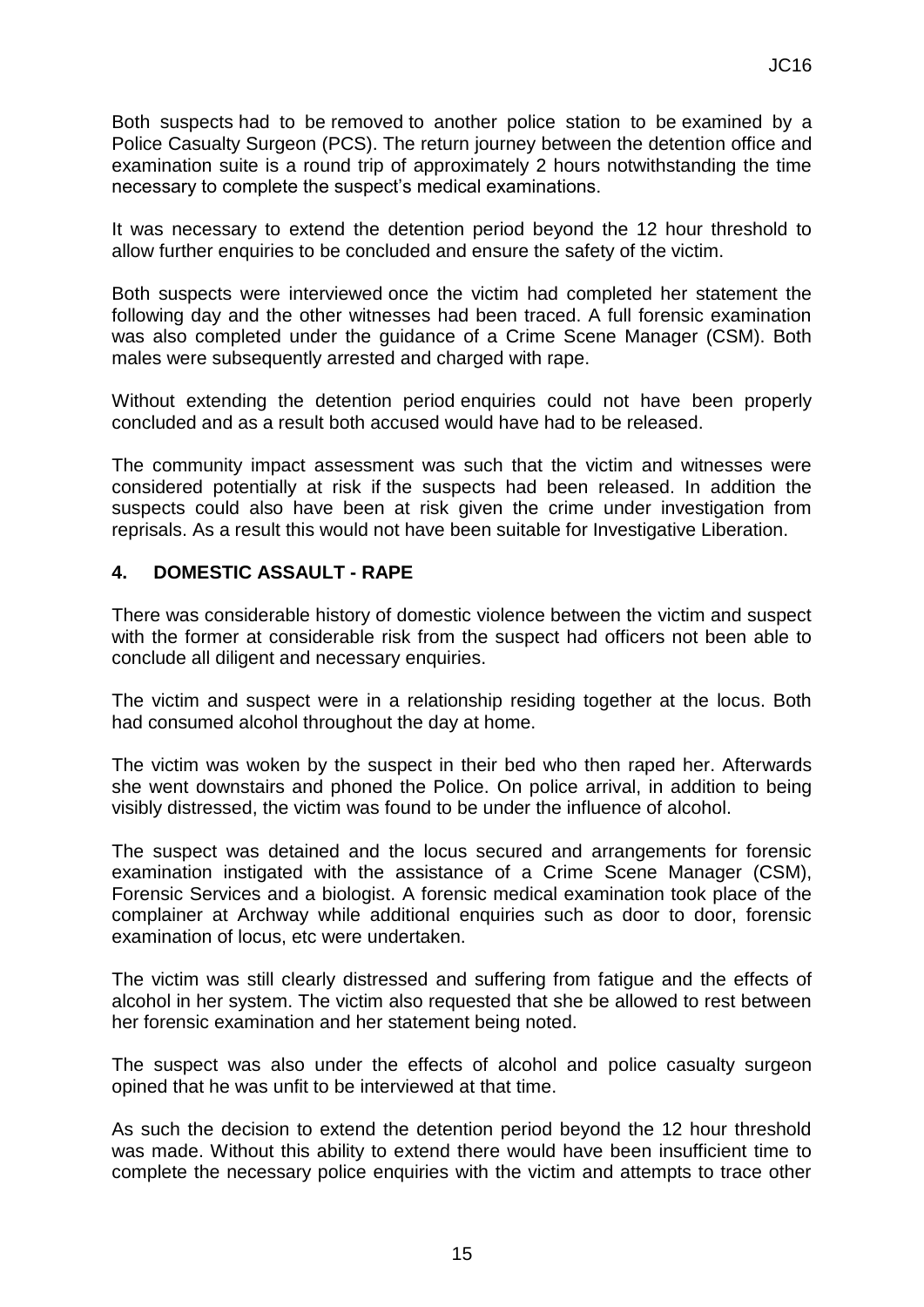potential witnesses. The suspect also required to sober up prior to interview and completion of the Solicitor Access process.

Investigative Liberation would have been unsuitable in these circumstances given the gravity of the crime and relationship of those involved.

The victim subsequently provided a full statement to the police allowing the suspect to be interviewed once deemed fit by a police casualty surgeon. He was subsequently interviewed and charged with rape having been arrested.

### **5. ABDUCTION AND RAPE**

The victim and witnesses were within their home address and had retired to bed at various times over the evening. The following morning the victim heard creaking on the stair outside her bedroom and was confronted by the male suspect who was in possession of a knife.

A struggle ensued during which an adult male and his child left their bedroom. All parties were threatened by the accused. The accused cut telephone lines, collected mobile phones and pulled down blinds. A male witness and child were told to stay within their bedrooms or the victims would be killed.

The accused thereafter indecently assaulted and raped a female victim repeatedly before he fled the locus.

Police were called and enquiries commenced. The crime scene was secured for forensic examination by a CSM, assisted by a photographer and Scene of Crime Examiner. The victim underwent a forensic medical examination and provided a statement via a SOLO trained officer.

The male and child were also provided with medical assistance and provided statements over what was a prolonged period as the victims of the crime were extremely traumatised and required a period of rest during their interviews.

A male was identified as a possible suspect and a warrant sought and granted to search his home address. During this search distinctive clothing was found, believed to belong to the suspect.

He was subsequently detained in terms of Section 14 of the Criminal Procedure (Scotland) Act 1995. During his detention period extensive enquiries were still being undertaken at the locus and with the witnesses. An extension was sought beyond the 12 hour threshold to allow sufficient police enquiries to be completed prior to any interview with him. It was necessary to photograph him whilst detained in order to have him formally identified, as at this stage there had been no identification.

Had there have been no opportunity to extend the detention time to allow the identification, and if the accused had made a 'no comment' interview, then he would have had to be released for further enquiries to be completed.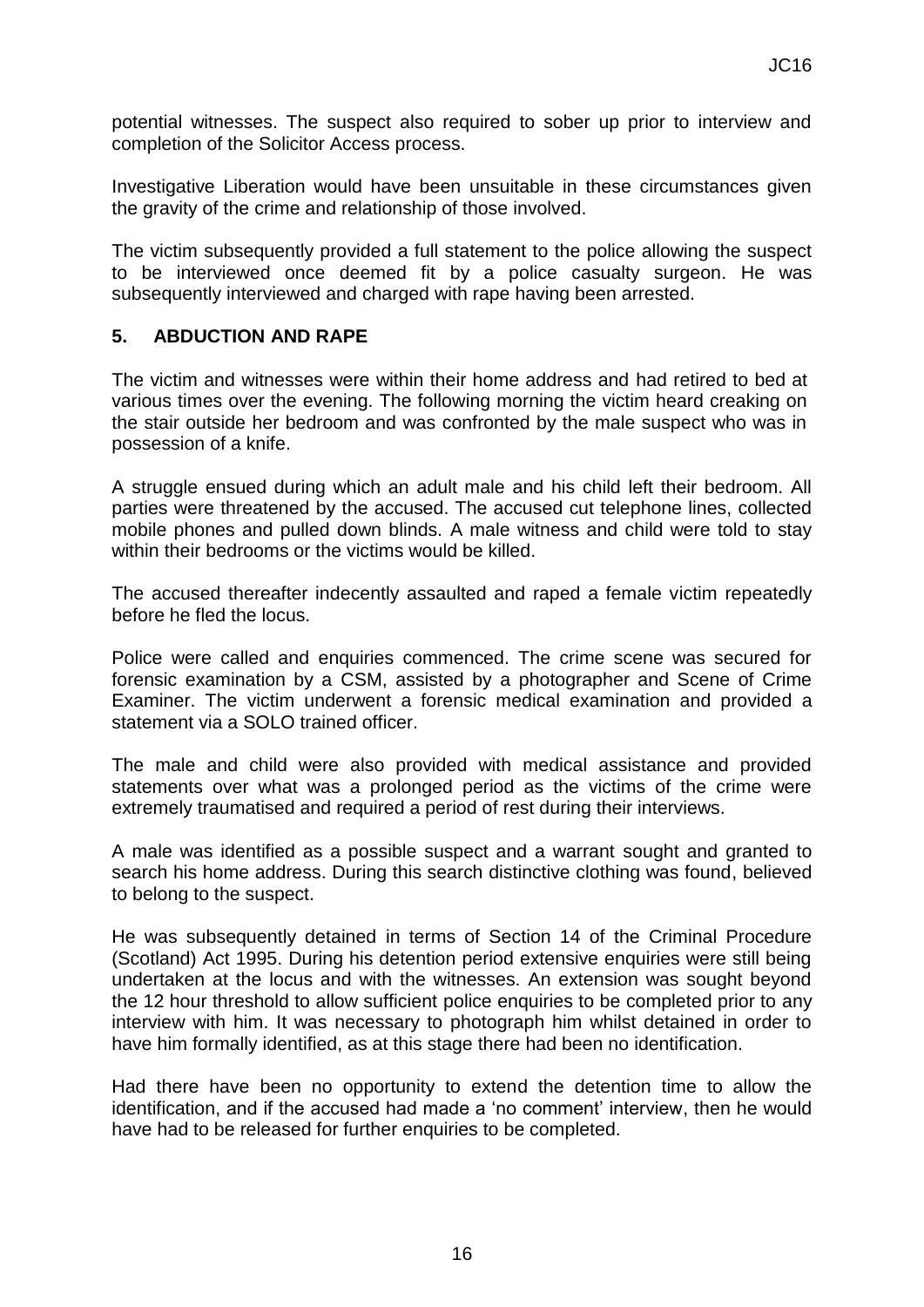This case would not have been suitable for Investigative Liberation due to the seriousness of the offence, public safety and reassurance issues and the danger of reprisals in the local community.

The male was subsequently arrested and charged with several offences including abduction and rape. He has since been convicted at Edinburgh High Court receiving a substantial custodial sentence.

### **6. TRAFFICKING**

A property landlord reported a possible cannabis cultivation at one of his city properties. Uniform officers attended at this address as a 'routine' call and found 3 foreign national females working as suspect prostitutes. They also found 4 foreign national males (of different nationalities), two of whom were to be later identified to be involved in the trafficking, rape, prostitution of the females.

The detention of 5 persons was extended past 12 hours to allow a proper investigation/ assessment to be carried out, particularly to determine the status of the females involved i.e. if they were victims or suspects. A lack of appropriate interpreters for witness and suspect interviews was largely a contributory factor in the extension, as was allowing the suspects adequate rest time.

During one interpreter-assisted interview, one of the females disclosed that there was another 2 brothels in the city and a pregnant female was possibly being held against her will. Enquires ultimately identified a network of foreign national males who were trafficking European females up and down Britain for prostitution.

The extended detention period allowed the Senior Investigating Officer to thoroughly complete the initial investigation as well as identification of additional victims of trafficking/sexual abuse. If the detention time had been limited the 3 females may well have been arrested for management of a brothel based on the witness testimony and would not have disclosed their trafficking and sexual abuse to the police. As a consequence, the males responsible for the human trafficking offences would have been released and the offences gone undetected.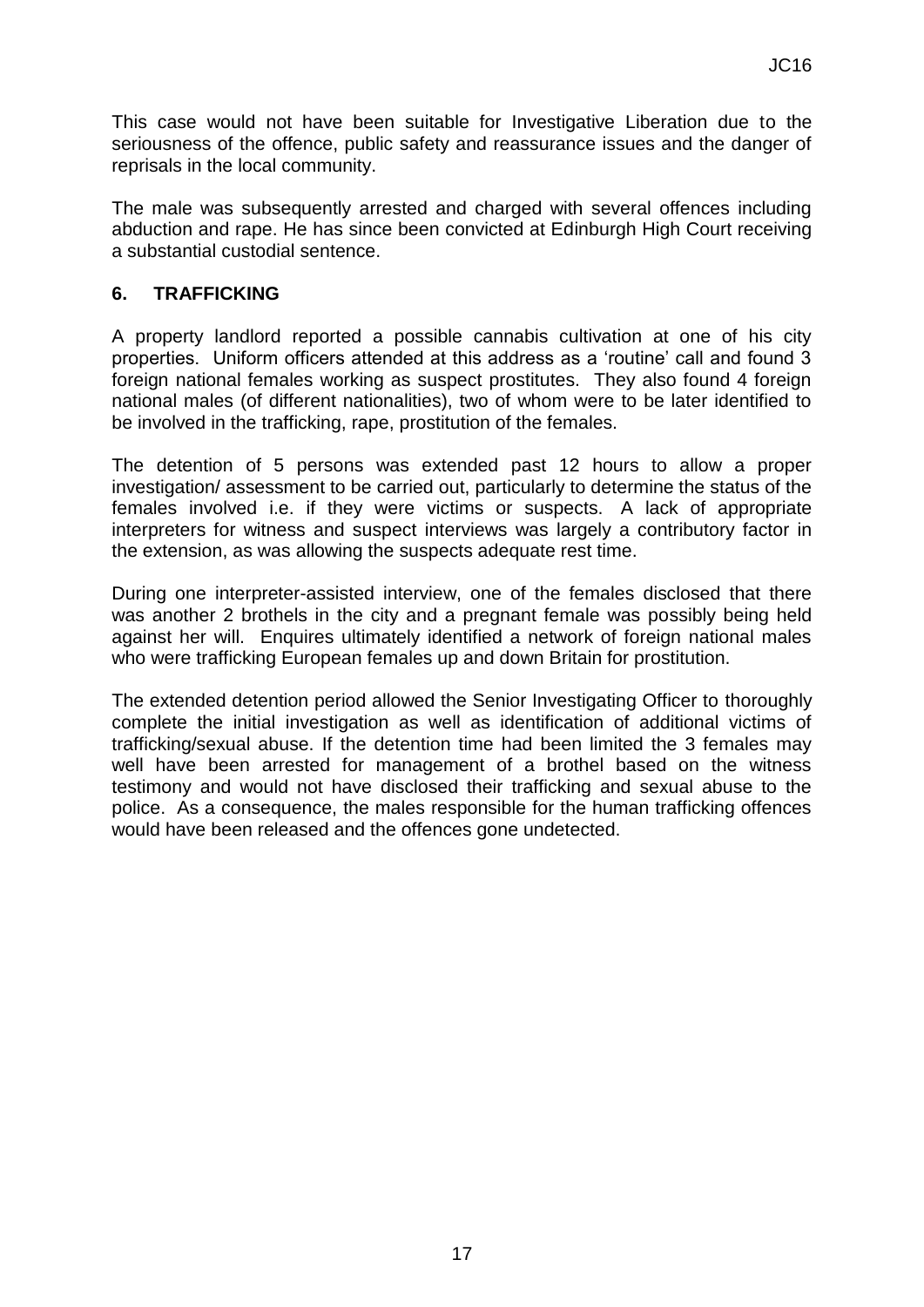# **Appendix C**

## **INVESTIGATIVE LIBERATION**

The following anonymised examples serve to highlight where the proposal to limit the operation of investigative liberation to 28 days, would potentially cause significant difficulties, as any conditions placed upon suspects and designed to moderate their behaviour or conduct would be lost to investigating officers.

# **1. DOMESTIC ABUSE CASE STUDY**

In June 2010 a third party report was made to Police re a female having been assaulted by her partner. They were also informed that the male had stabbed the female's pet dog twice, killing it. On police arrival the female was found to have been slashed on her foot and was taken to hospital where she received six stitches. Her partner was arrested; however the case was marked as no proceedings by the Procurator Fiscal due to a lack of corroboration.

The Domestic Abuse Task Force (DATF) instigated an investigation to trace previous partners of the perpetrator. This resulted in 5 other victims providing statements which detailed serious sexual and violent assaults by the male over a twenty year period. Their medical records were also traced covering the crime period.

In total, 23 charges ranging from rape, abduction, serious assault and sexual assault to breach of the peace were libelled following a 7 month investigation.

The perpetrator appeared at the High Court in Glasgow in March 2012 and was given a Life Sentence in the form of an Order for Lifelong Restriction and is not eligible to apply for parole for a minimum of six years.

This type of domestic abuse investigation is not uncommon for the DATF and records show the average length of enquiries carried out by the DATF is 3 months to bring a perpetrator to the point of charge. The 28 day Investigative Liberation period would not be beneficial in complex and lengthy enquiries such as this given that the perpetrator will know the victims and their whereabouts. The perpetrator may also be at risk of reprisals once the true extent of their crimes is known in the community.

### **2. COMPLEX FINANCIAL AND TELECOMMUNICATION ENQUIRIES**

Police Scotland have and continue to investigate Serious and Organised crime groups operating throughout the United Kingdom and abroad. These groups area of criminality primarily involve large scale social engineering fraud whereby through complex methodology and group tiers the banking sectors security systems are overcome, resulting in multi millions of pounds being transferred into bank accounts controlled by the group. These receiver accounts can be situated anywhere in the world.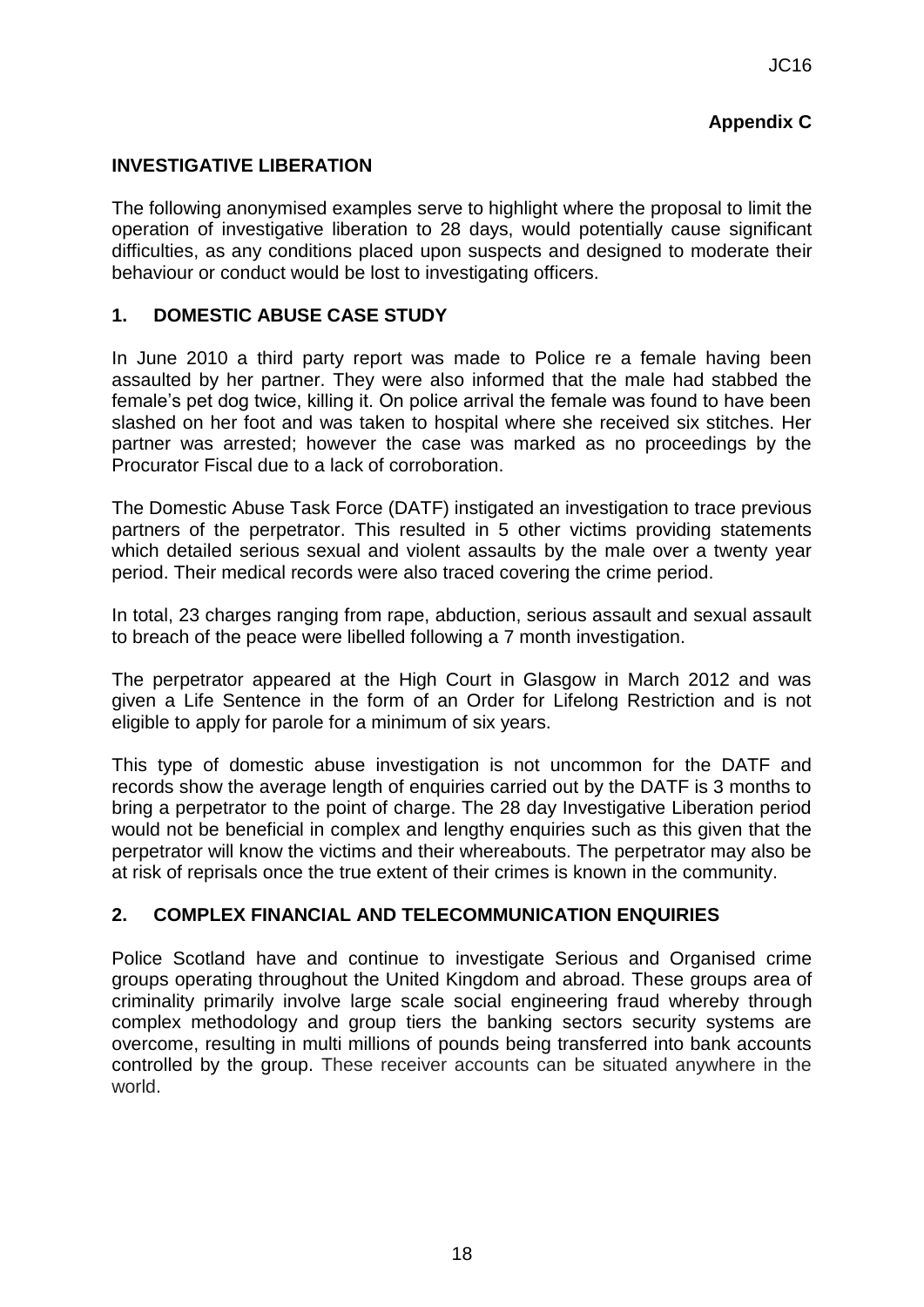### **3. SERIOUS AND ORGANISED CRIME GROUP (MONEY LAUNDERING)**

During December 2012 executive action was taken against one of the principal subjects of the crime group who at that time was suspected of receiving and transferring £40,000 of criminal money for the group. A Proceeds of Crime warrant was executed at the home address of this subject and substantial amounts of criminal money and telecommunication devices seized.

This subject was detained at this time and interviewed in relation to the above £40,000 Money Laundering.

During his detention a forensic download of numerous telecoms and computer devices was conducted. These contained extensive detail of the subject's involvement in multi million pound world wide fraudulent activity. Due to the extent of the additional evidence uncovered the subject was interviewed and released from detention to allow the further enquiry to be conducted.

This enquiry identified a complex criminal financial network involving hundreds of members operating all over the world. The investigation required obtaining detailed financial evidence from a high number of financial institutions in addition to extensive forensic evidencing of the telecommunications devices.

As a result of these protracted enquires the police were not in a position to re interview or charge the subject until August 2013.

This case highlights the timescales involved when conducting enquires into Serious and Organised financial crime. The enquiry team would not have been in a position to re-interview the subject within a 28 day period after the initial detention, with the investigation likely to have been seriously jeopardised if required to meet this time restraint.

#### **4. FIREARMS AND DNA EXAMINATIONS**

During November 2012 intelligence was received to the effect that the controlled drugs were being transported to Scotland from England within a van. A male (A) was subsequently detained under terms of the Misuse of Drugs Act 1971 in Scotland. Within the rear of the van there was a brown barrel which was found to contain a large quantity of white powder. The van was searched and a quantity of controlled drugs recovered. The driver was then detained under terms of the Criminal Procedure Scotland Act 1995 s14.

As a result of enquiries, a house in Glasgow was searched under powers granted by a Justice of the Peace warrant. One person (B) was within the house at this time and was detained under the Misuse of Drugs Act 1971 s23.

The search uncovered what appeared to be ammunition and a firearm. As a result of which, the search was stopped and the Procurator Fiscal contacted, seeking a warrant issued under the Firearms Act 1968.